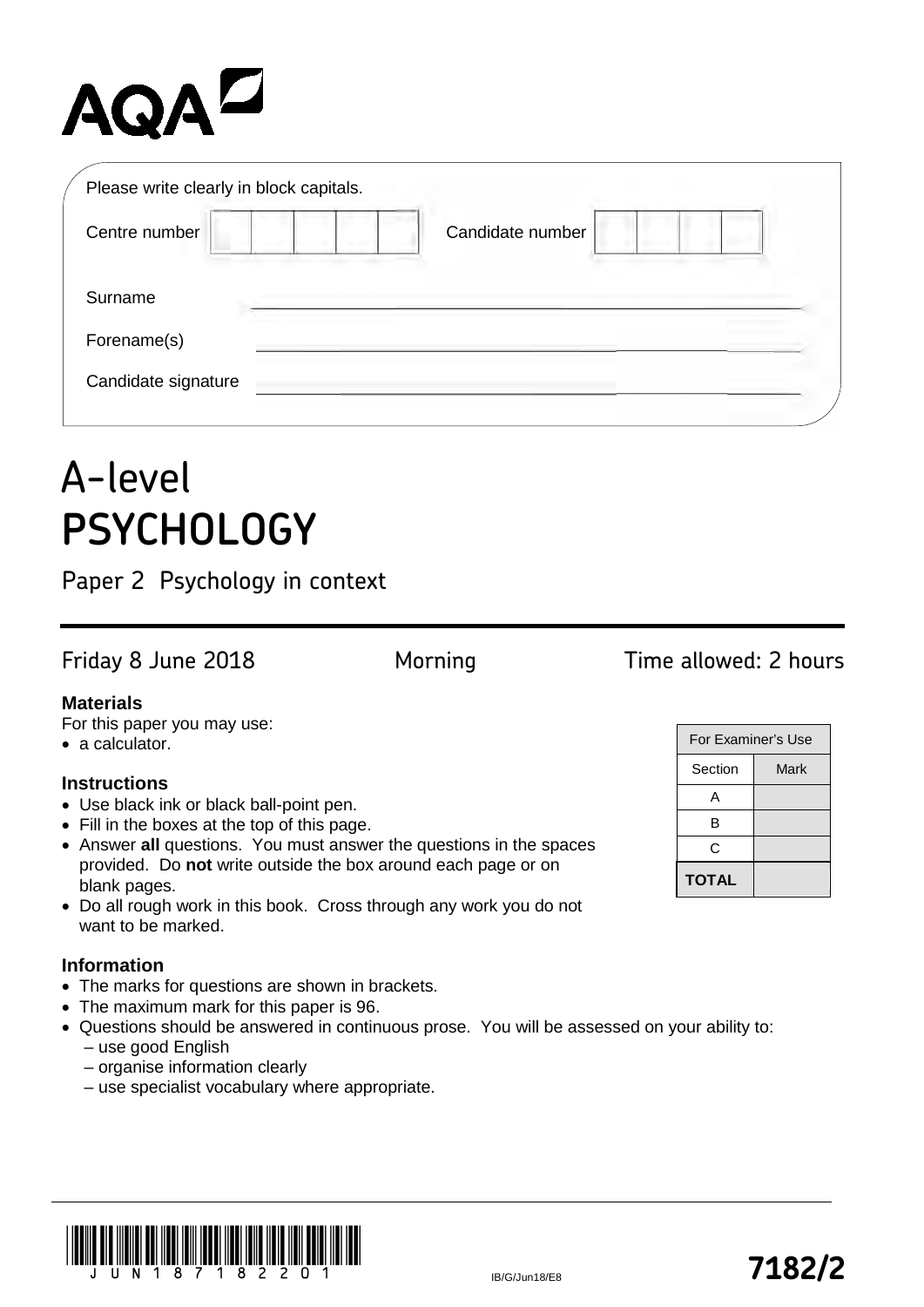|                       | <b>Section A</b>                                                                                                                                                                                                                  |
|-----------------------|-----------------------------------------------------------------------------------------------------------------------------------------------------------------------------------------------------------------------------------|
|                       | Approaches in psychology                                                                                                                                                                                                          |
|                       | Answer all questions in this section.                                                                                                                                                                                             |
|                       | Only one answer per question is allowed.                                                                                                                                                                                          |
|                       | For each multiple-choice answer completely fill in the circle alongside the appropriate answer.                                                                                                                                   |
| <b>CORRECT METHOD</b> | চ<br>WRONG METHODS<br>$\quad \  \  \, \Leftrightarrow$<br>$\circledcirc$<br>∞                                                                                                                                                     |
|                       | If you want to change your answer you must cross out your original answer as shown.                                                                                                                                               |
| as shown.             | If you wish to return to an answer previously crossed out, ring the answer you now wish to select                                                                                                                                 |
| $\mathbf 0$<br>1      | Which of the following statements about the cognitive approach is FALSE?                                                                                                                                                          |
|                       | Shade one box only.                                                                                                                                                                                                               |
|                       | A Inferences about internal mental processes are made on the basis<br>$\circ$<br>of behaviour.                                                                                                                                    |
|                       | <b>B</b> Internal mental processes are studied scientifically.<br>$\circ$                                                                                                                                                         |
|                       | C Mental processes are studied directly by making inferences.<br>$\circlearrowright$                                                                                                                                              |
|                       | Theoretical and computer models are used to help explain mental<br>D<br>$\circlearrowright$<br>processes.                                                                                                                         |
|                       | $[1$ mark]                                                                                                                                                                                                                        |
| $\mathbf{2}$<br>0     | We use schema when we process information from the world around us.                                                                                                                                                               |
|                       | Explain one reason why using schema might be useful when processing information from<br>the world around us, and explain one reason why using schema might not be useful when<br>processing information from the world around us. |
|                       | [4 marks]                                                                                                                                                                                                                         |
|                       |                                                                                                                                                                                                                                   |
|                       |                                                                                                                                                                                                                                   |
|                       |                                                                                                                                                                                                                                   |
|                       |                                                                                                                                                                                                                                   |
|                       |                                                                                                                                                                                                                                   |

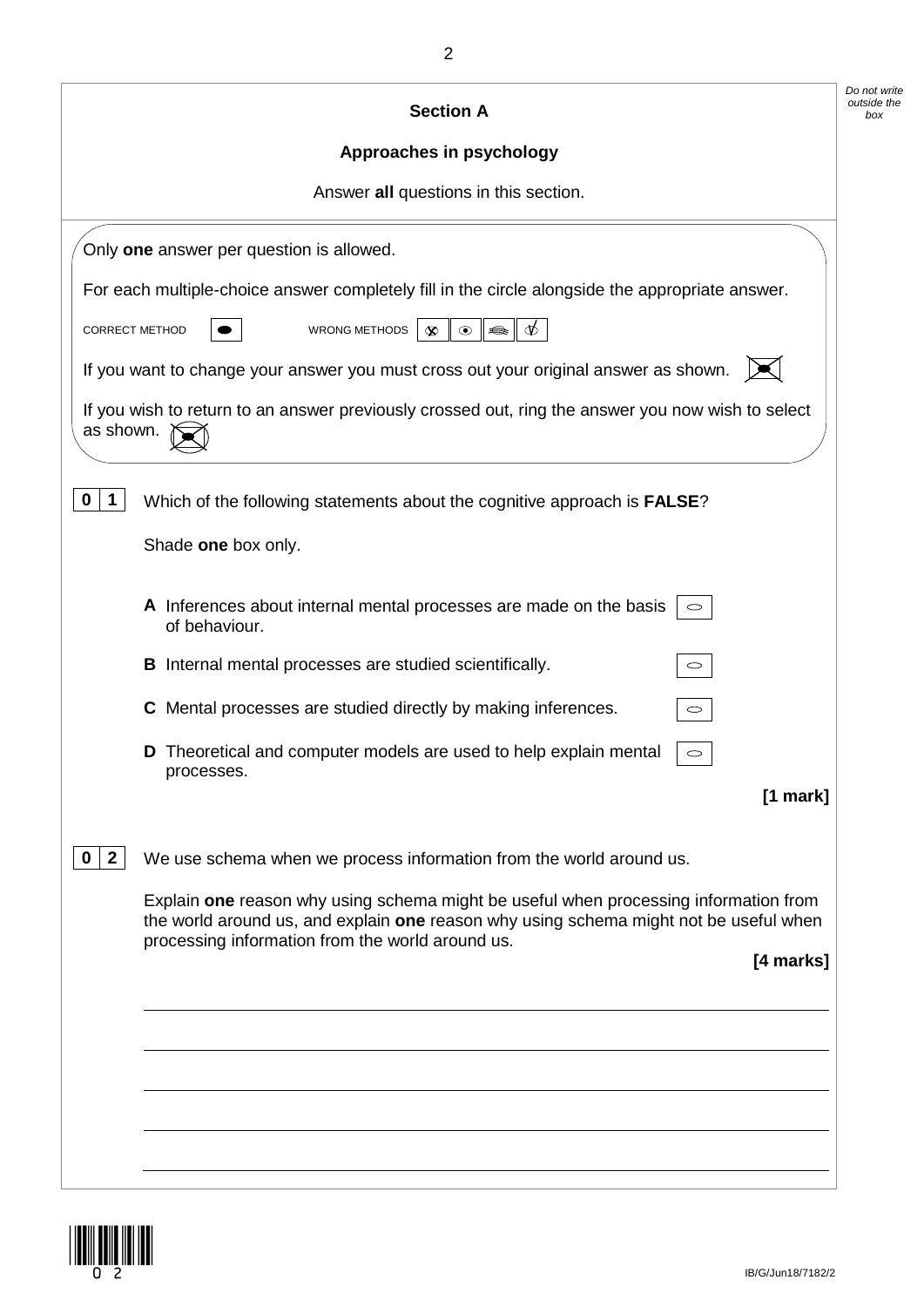|                   | Extra space<br><u> 1980 - Johann Stoff, deutscher Stoffen und der Stoffen und der Stoffen und der Stoffen und der Stoffen und der</u>                                                                                               |
|-------------------|-------------------------------------------------------------------------------------------------------------------------------------------------------------------------------------------------------------------------------------|
|                   |                                                                                                                                                                                                                                     |
|                   |                                                                                                                                                                                                                                     |
|                   |                                                                                                                                                                                                                                     |
|                   |                                                                                                                                                                                                                                     |
| 3<br>$\mathbf{0}$ | Jed was given a detention meaning that he would miss the football match after school.<br>Jed felt extremely angry. Later that day, Jed was called in to the Head of Year's office for<br>kicking his locker at break time.          |
|                   | Identify and explain the defence mechanism Jed was displaying.                                                                                                                                                                      |
|                   | [3 marks]                                                                                                                                                                                                                           |
|                   |                                                                                                                                                                                                                                     |
|                   |                                                                                                                                                                                                                                     |
|                   |                                                                                                                                                                                                                                     |
|                   |                                                                                                                                                                                                                                     |
|                   |                                                                                                                                                                                                                                     |
|                   | Extra space <u>extra space</u> and the set of the set of the set of the set of the set of the set of the set of the set of the set of the set of the set of the set of the set of the set of the set of the set of the set of the s |
|                   |                                                                                                                                                                                                                                     |
|                   | Turn over for the next question                                                                                                                                                                                                     |
|                   |                                                                                                                                                                                                                                     |
|                   |                                                                                                                                                                                                                                     |
|                   |                                                                                                                                                                                                                                     |



*Do not write outside the box*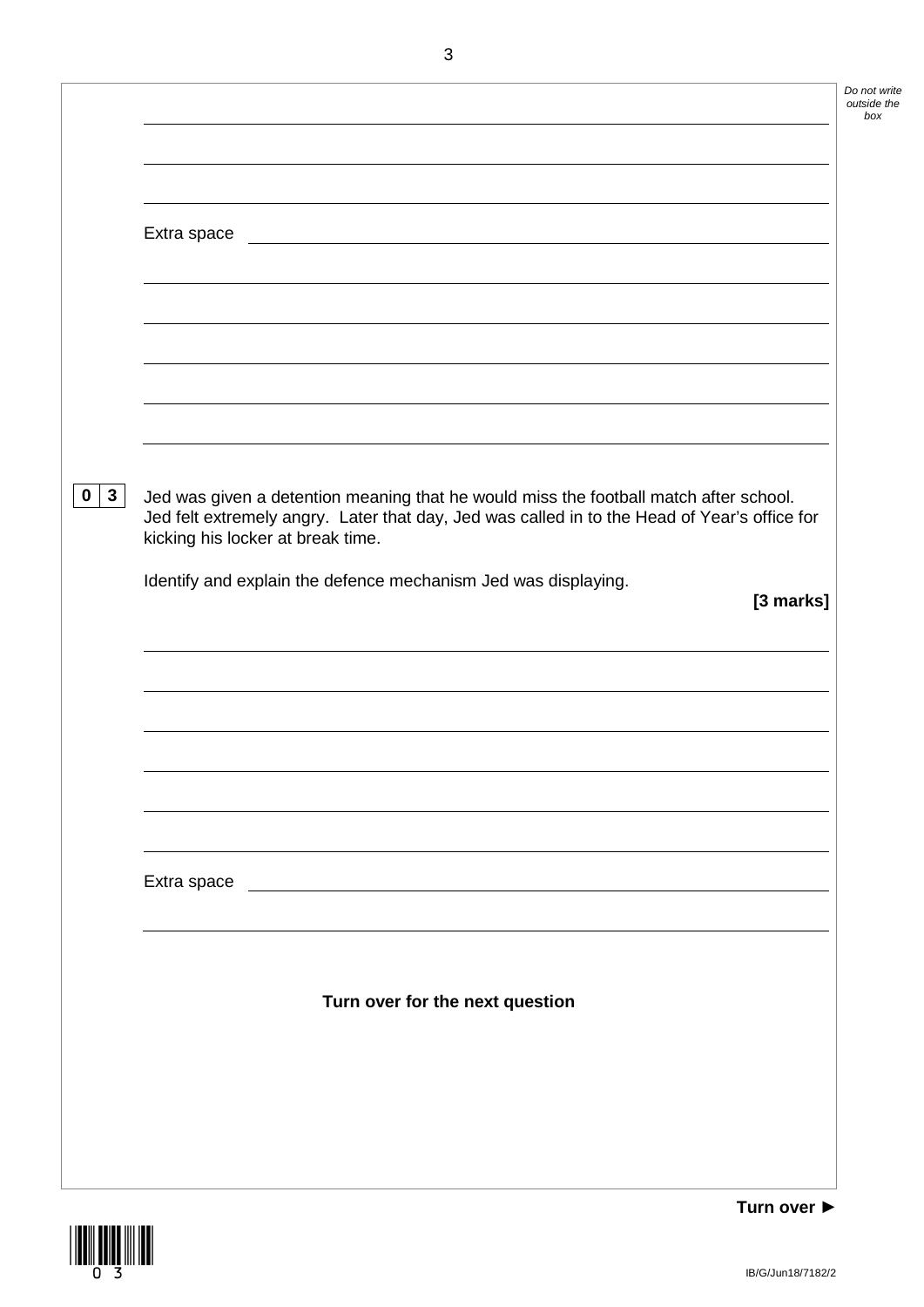| $\overline{\mathbf{4}}$<br>$\mathbf 0$ | Outline the behaviourist approach. Compare the behaviourist approach with the biological<br>approach. | Do not write<br>outside the<br>box |
|----------------------------------------|-------------------------------------------------------------------------------------------------------|------------------------------------|
|                                        | [16 marks]                                                                                            |                                    |
|                                        | You may use this space to plan your answer.                                                           |                                    |
|                                        |                                                                                                       |                                    |
|                                        |                                                                                                       |                                    |
|                                        |                                                                                                       |                                    |
|                                        |                                                                                                       |                                    |
|                                        |                                                                                                       |                                    |
|                                        |                                                                                                       |                                    |
|                                        |                                                                                                       |                                    |
|                                        |                                                                                                       |                                    |
|                                        |                                                                                                       |                                    |
|                                        |                                                                                                       |                                    |
|                                        |                                                                                                       |                                    |

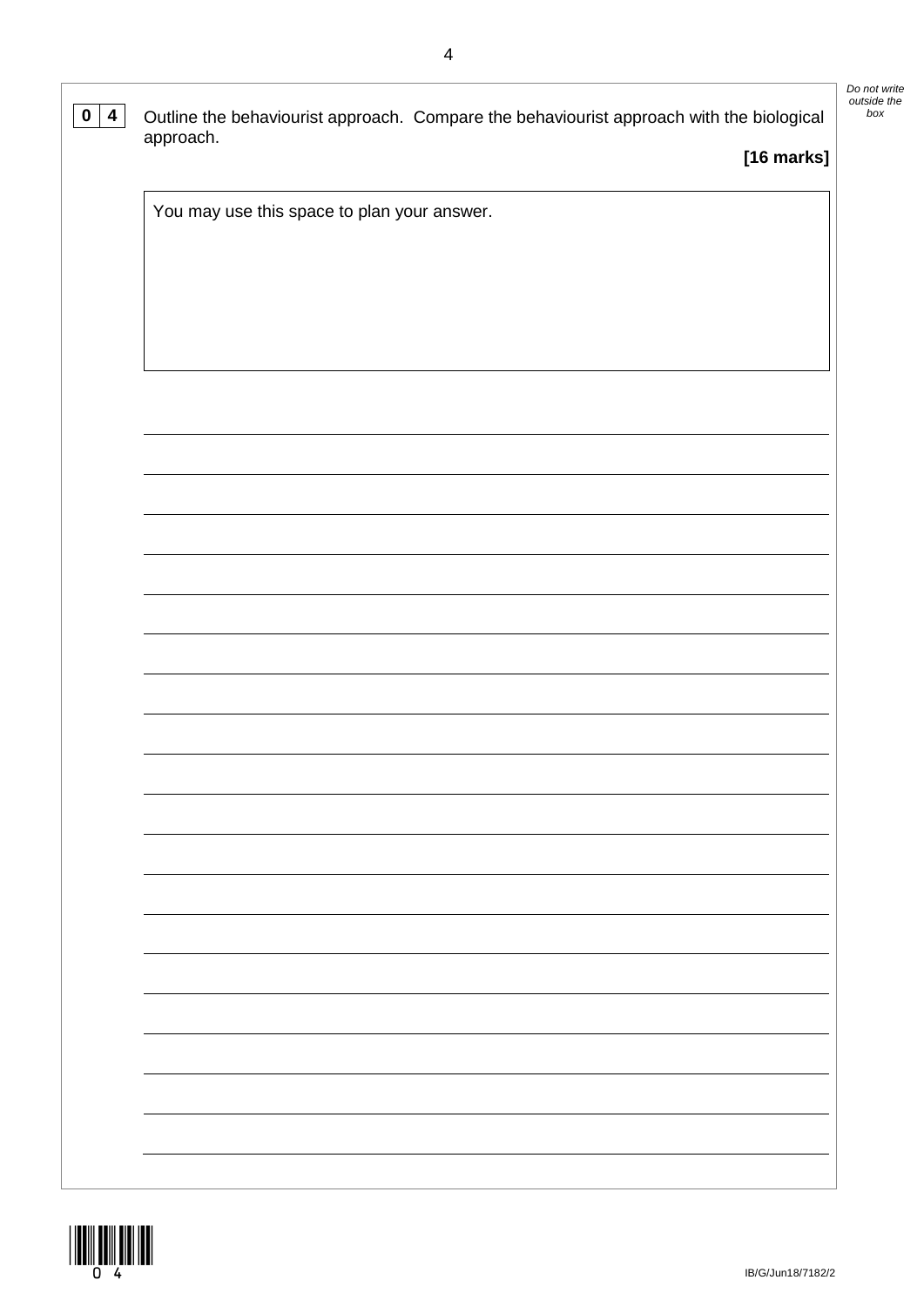|  | Do not write<br>outside the |
|--|-----------------------------|
|  | box                         |
|  |                             |
|  |                             |
|  |                             |
|  |                             |
|  |                             |
|  |                             |
|  |                             |
|  |                             |
|  |                             |
|  |                             |
|  |                             |
|  |                             |
|  |                             |
|  |                             |
|  |                             |
|  |                             |
|  |                             |
|  |                             |
|  |                             |
|  |                             |
|  |                             |
|  |                             |
|  |                             |
|  |                             |
|  |                             |
|  |                             |
|  |                             |
|  |                             |
|  |                             |
|  |                             |
|  |                             |
|  |                             |
|  |                             |
|  |                             |
|  |                             |
|  |                             |
|  |                             |
|  |                             |
|  |                             |
|  |                             |
|  |                             |
|  |                             |
|  |                             |
|  |                             |
|  |                             |
|  |                             |
|  |                             |
|  |                             |
|  |                             |
|  |                             |
|  |                             |
|  |                             |



**Turn over ►**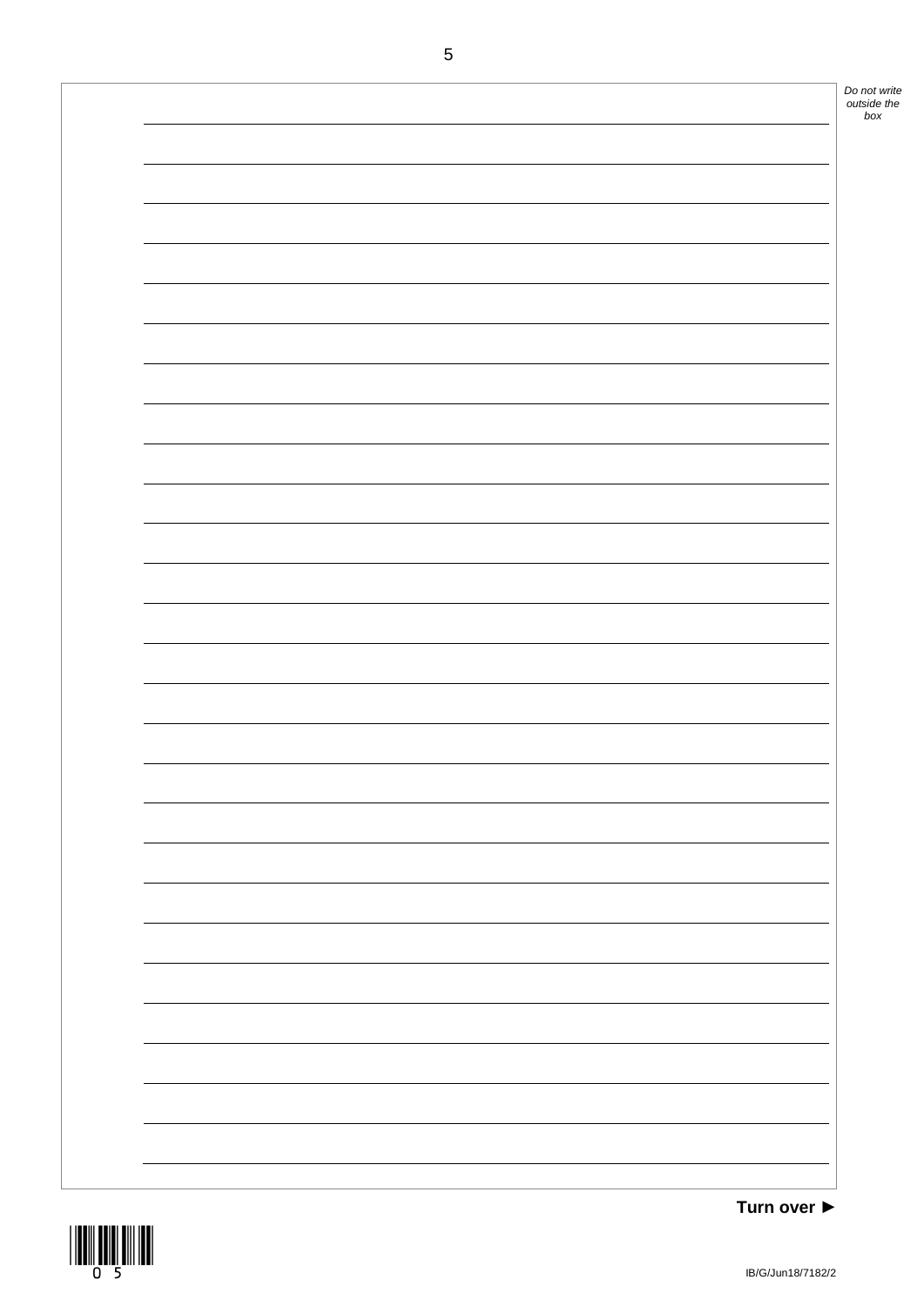| Extra space |  |  |  |
|-------------|--|--|--|

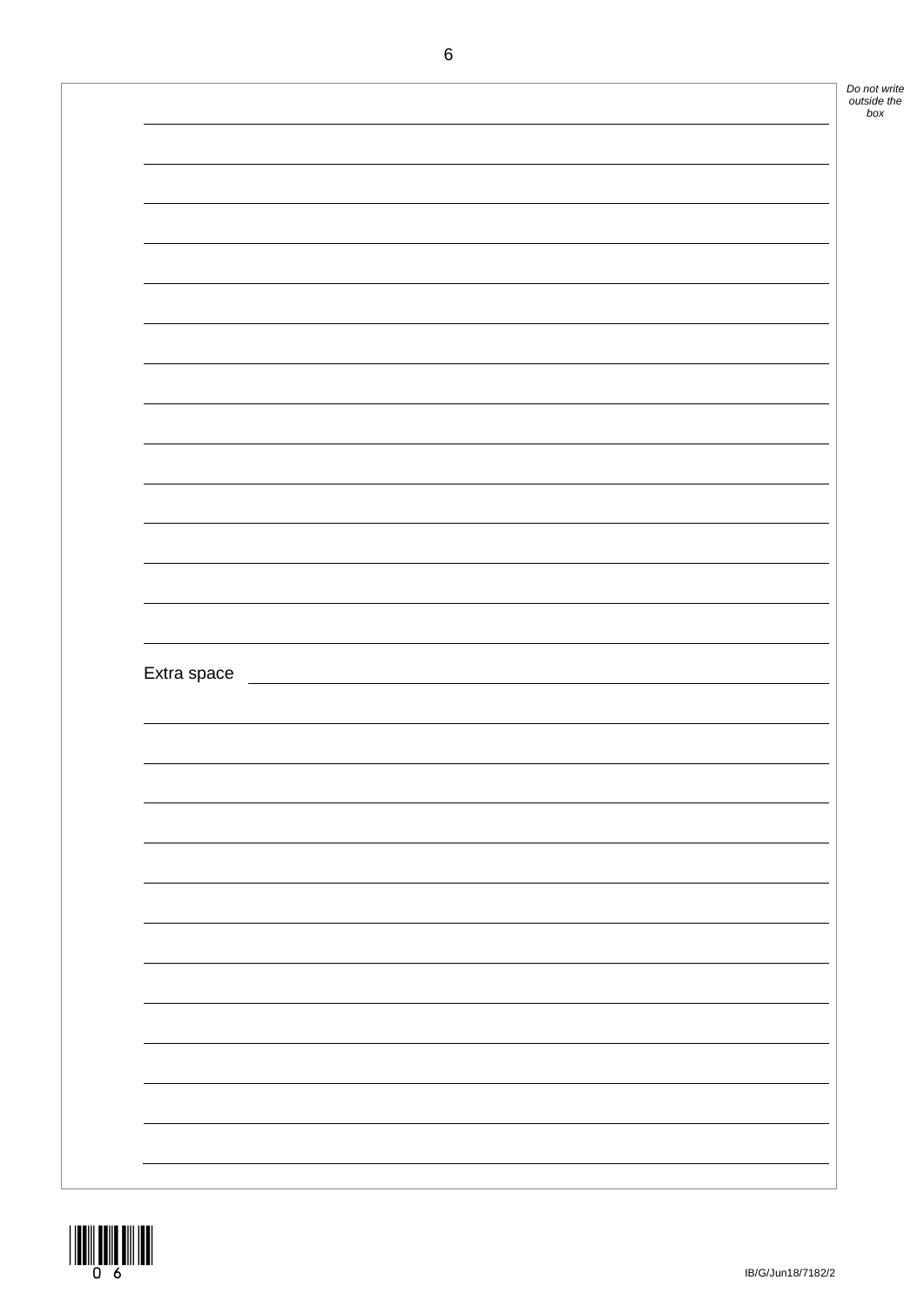|  | Do not write       |
|--|--------------------|
|  | outside the<br>box |
|  |                    |
|  |                    |
|  |                    |
|  |                    |
|  |                    |
|  |                    |
|  |                    |
|  |                    |
|  |                    |
|  |                    |
|  |                    |
|  |                    |
|  |                    |
|  |                    |
|  |                    |
|  |                    |
|  |                    |
|  |                    |
|  |                    |
|  |                    |
|  |                    |
|  |                    |
|  |                    |
|  |                    |
|  |                    |
|  |                    |
|  |                    |
|  |                    |
|  |                    |
|  |                    |
|  |                    |
|  |                    |
|  |                    |
|  |                    |
|  |                    |
|  | 24                 |
|  |                    |
|  |                    |
|  |                    |

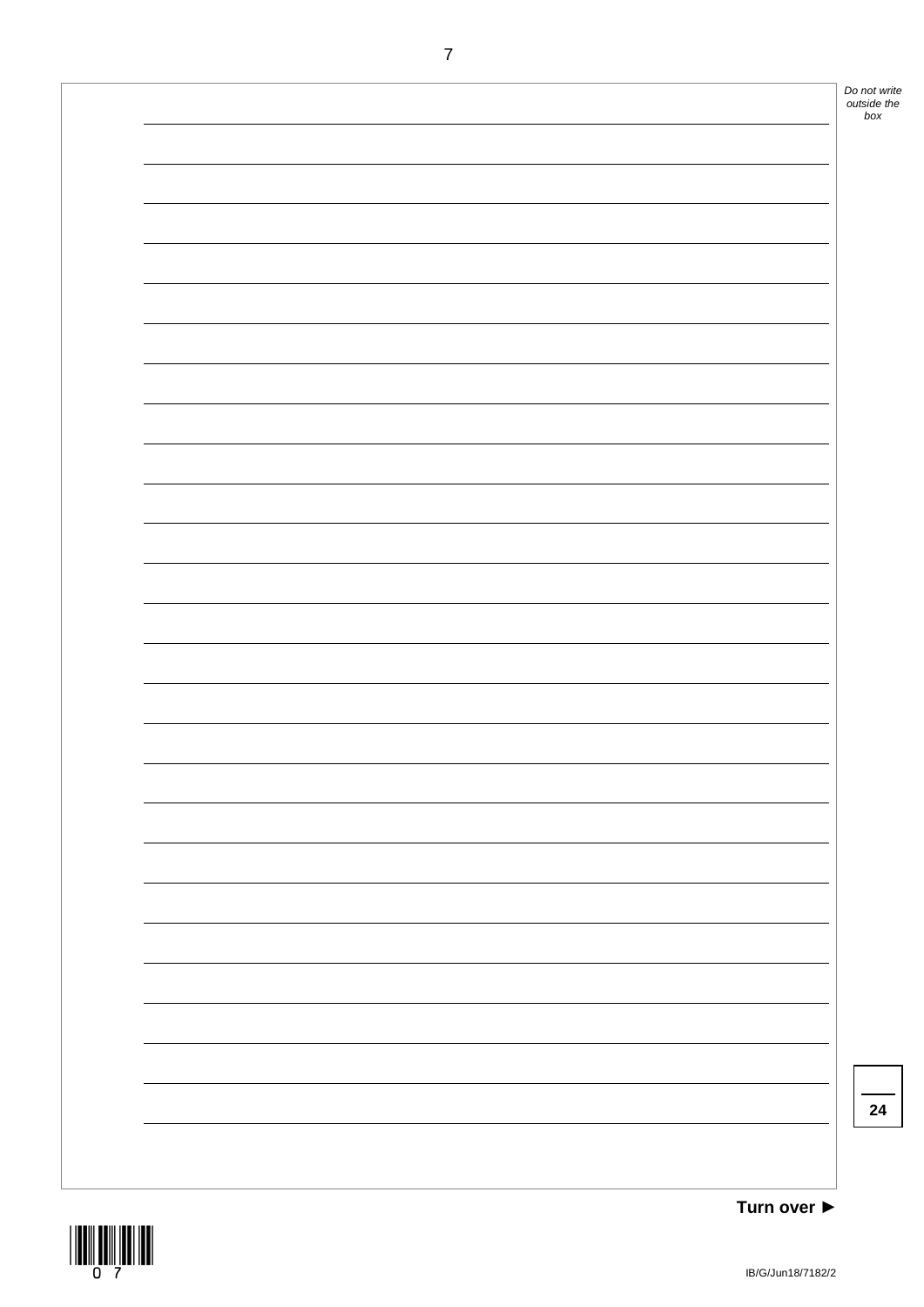

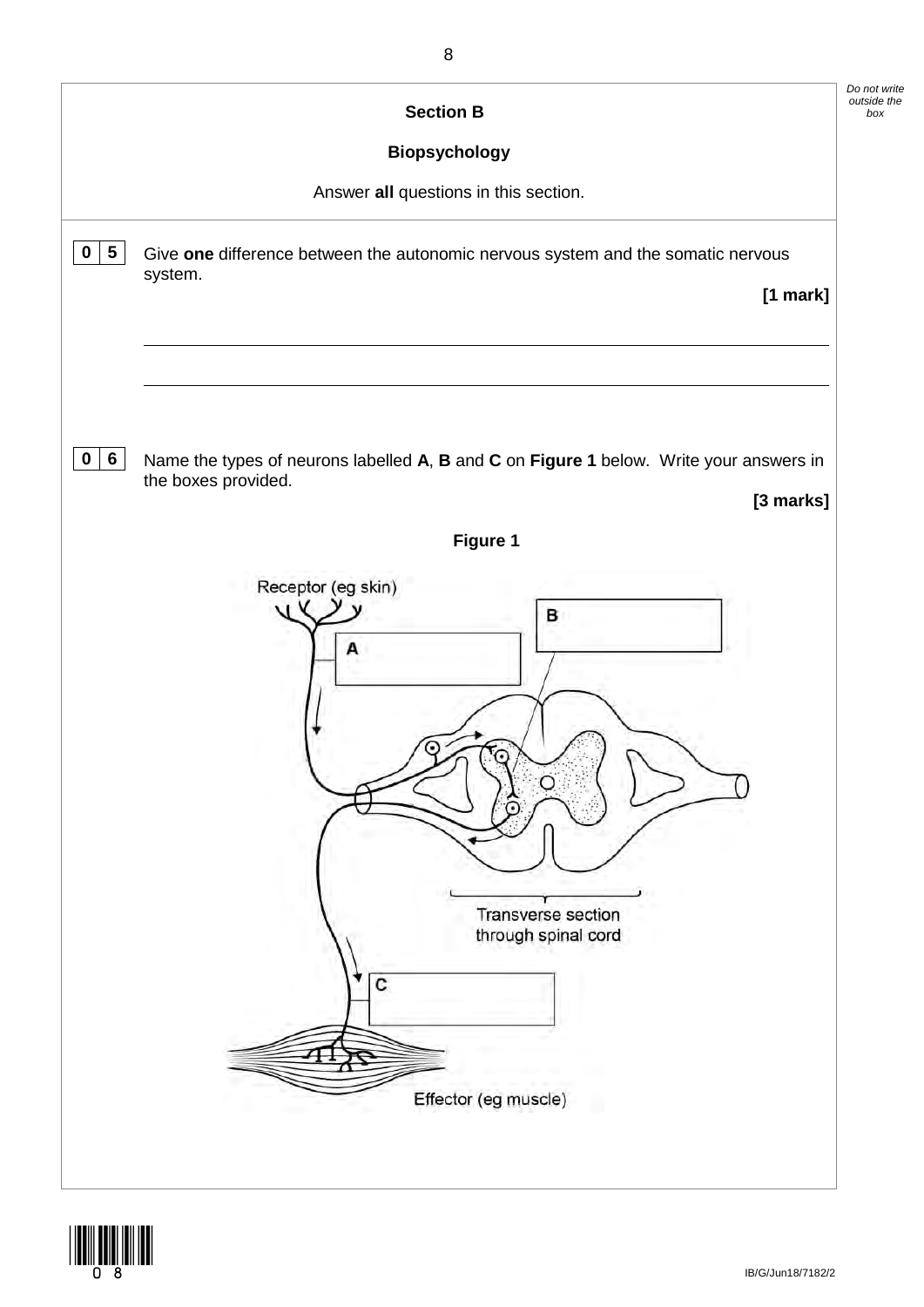| $\overline{\mathbf{7}}$<br>0 | Information can only travel in one direction at a synapse.                                                                        | Do not write<br>outside the<br>box |
|------------------------------|-----------------------------------------------------------------------------------------------------------------------------------|------------------------------------|
|                              | Explain why neurons can only transmit information in one direction at a synapse.<br>[3 marks]                                     |                                    |
|                              |                                                                                                                                   |                                    |
|                              |                                                                                                                                   |                                    |
|                              |                                                                                                                                   |                                    |
|                              | Extra space                                                                                                                       |                                    |
| 8<br>$\mathbf{0}$            | The fight or flight response enabled our ancestors to survive but can be less helpful in<br>response to more modern stressors.    |                                    |
|                              | Explain how the body responds during fight or flight and why this could be unhelpful in a<br>driving test situation.<br>[4 marks] |                                    |
|                              |                                                                                                                                   |                                    |
|                              |                                                                                                                                   |                                    |
|                              |                                                                                                                                   |                                    |
|                              |                                                                                                                                   |                                    |
|                              |                                                                                                                                   |                                    |
|                              | Extra space                                                                                                                       |                                    |
|                              |                                                                                                                                   |                                    |



**Turn over ►**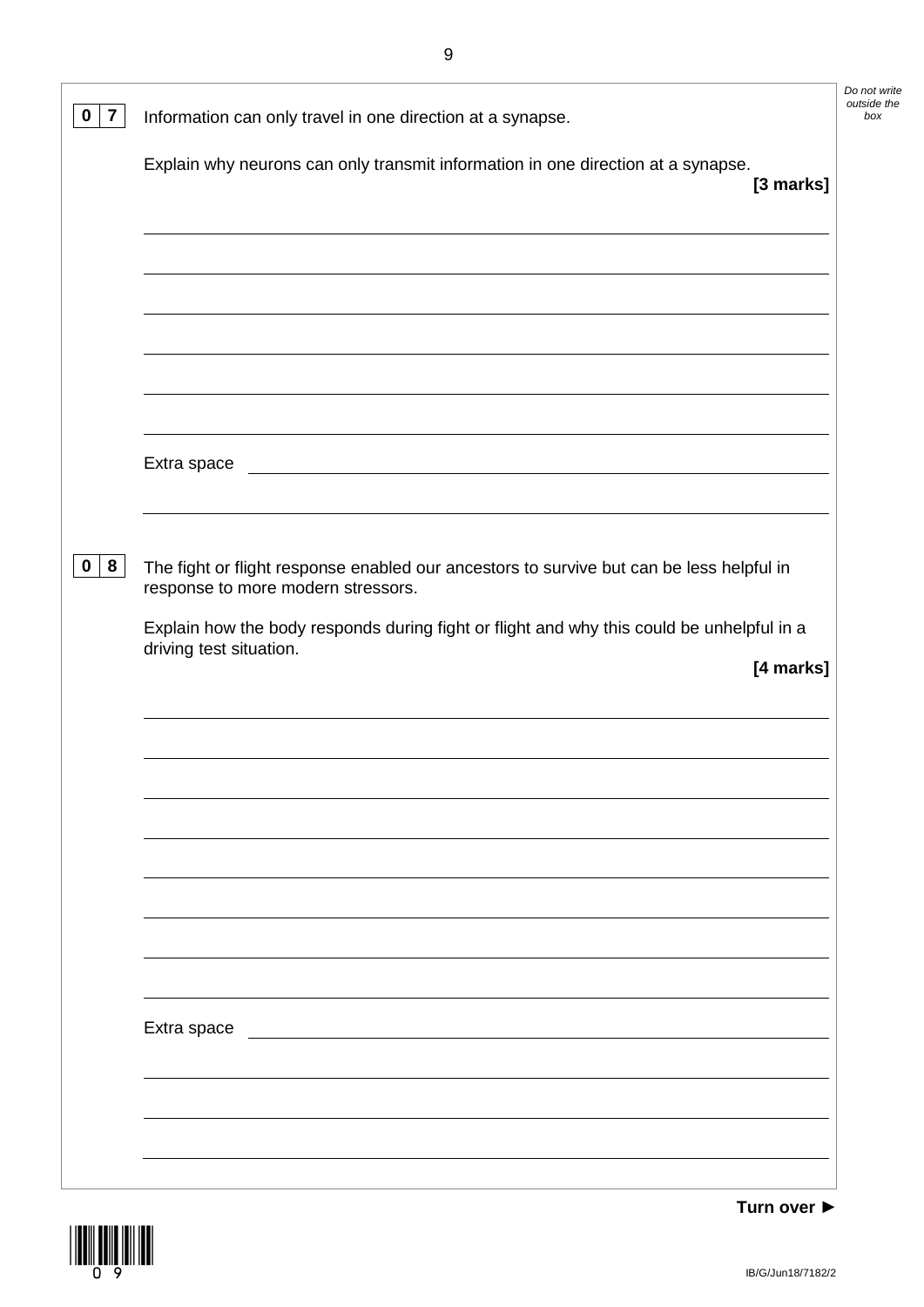*Do not write outside the* 

| $\mathbf 0$<br>9 | Julia complains that her baby is sleeping all day and keeping her awake all night.                                                                    | bo) |
|------------------|-------------------------------------------------------------------------------------------------------------------------------------------------------|-----|
|                  | Using your knowledge of research into exogenous zeitgebers, discuss what Julia could do<br>to encourage her baby to sleep more at night.<br>[8 marks] |     |
|                  |                                                                                                                                                       |     |
|                  |                                                                                                                                                       |     |
|                  |                                                                                                                                                       |     |
|                  |                                                                                                                                                       |     |
|                  |                                                                                                                                                       |     |
|                  |                                                                                                                                                       |     |
|                  |                                                                                                                                                       |     |
|                  |                                                                                                                                                       |     |
|                  |                                                                                                                                                       |     |

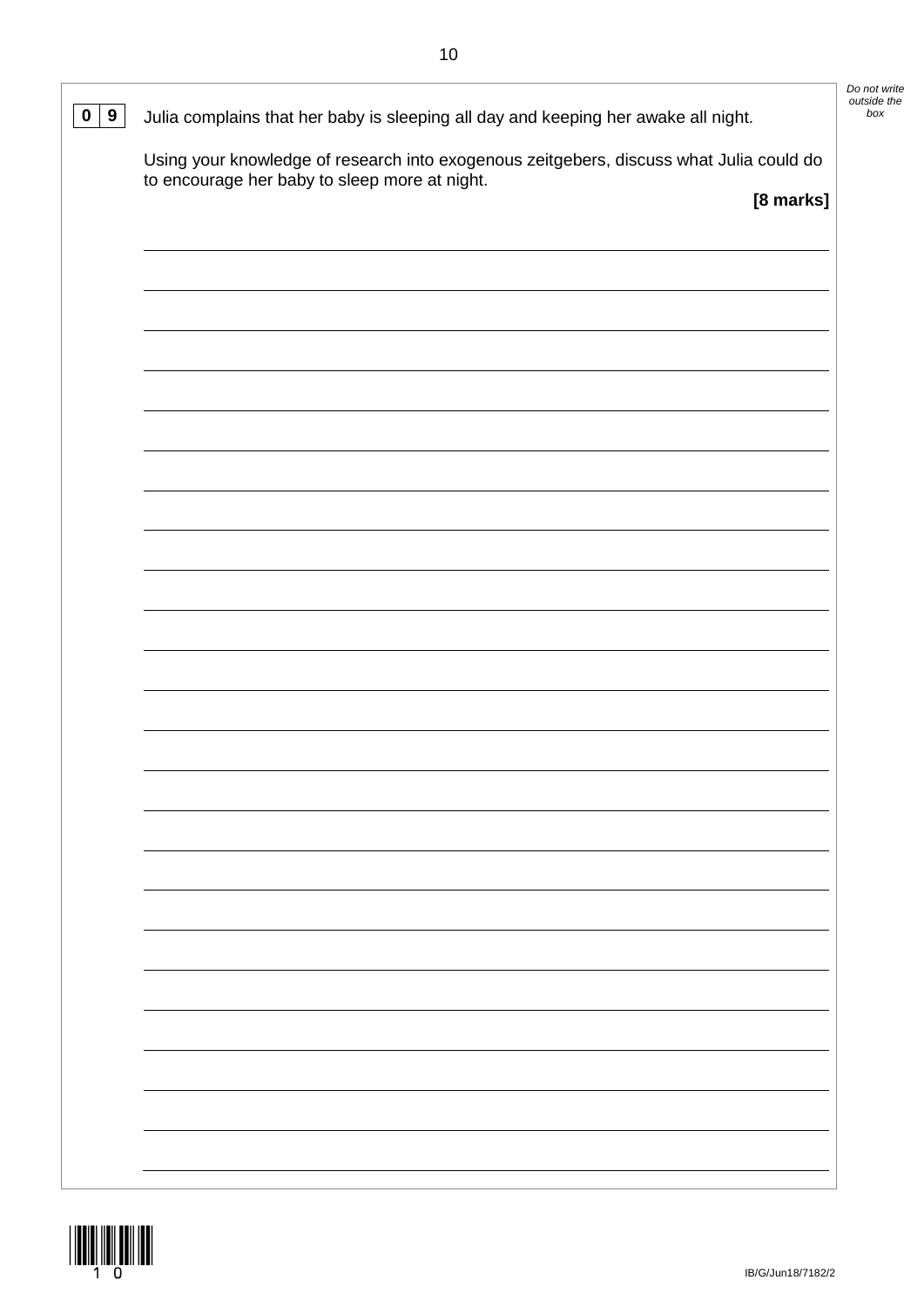*Do not write outside the box* Extra space

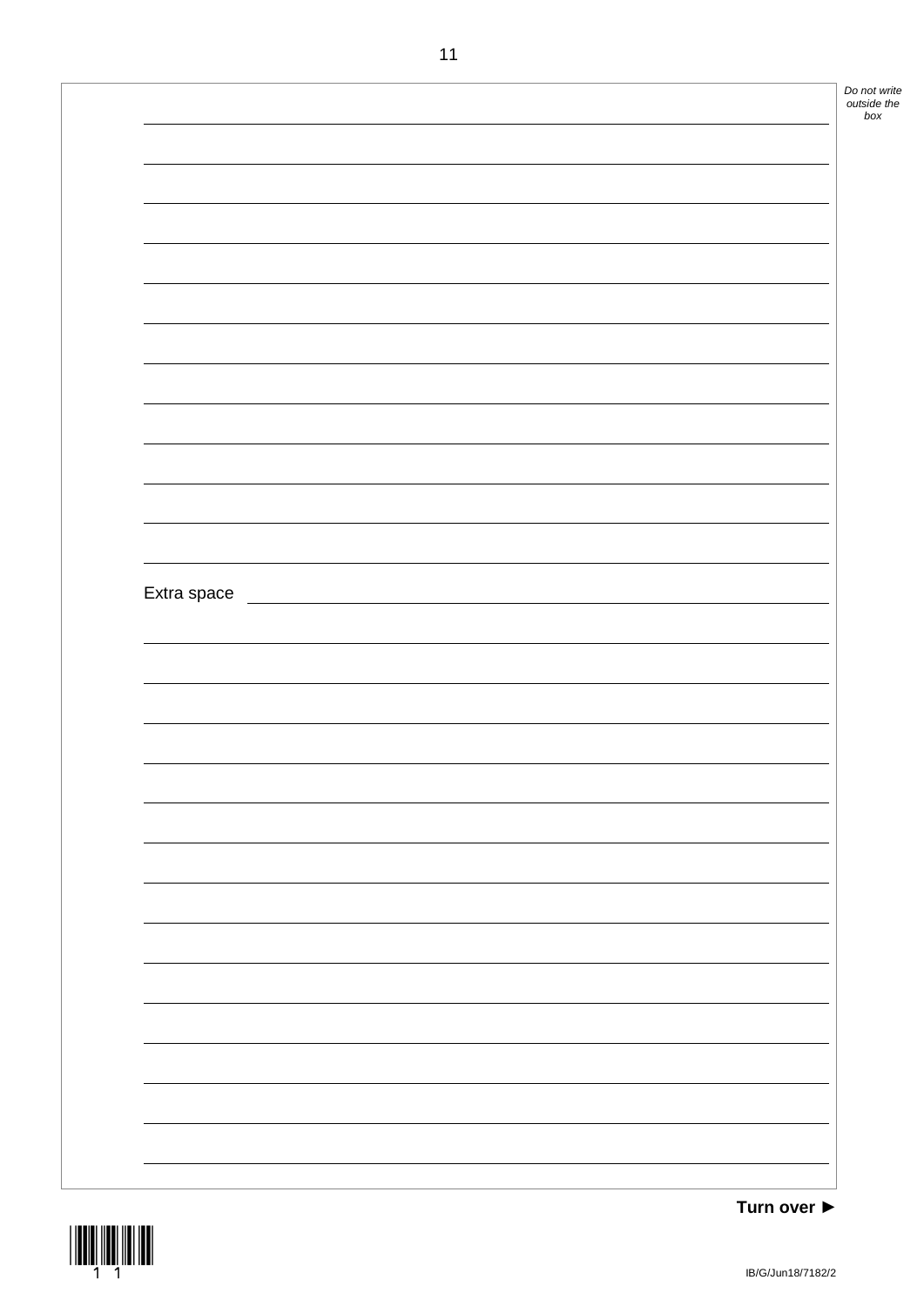Julia decided to record how many hours her baby slept for in the day and in the night for *box* one week.

**Table 1** The number of hours slept in the day and the number of hours slept in the night over one week

|                                                    | <b>Monday</b> | <b>Tuesday</b> | Wednesday | <b>Thursday</b> | <b>Friday</b> | <b>Saturday</b> | <b>Sunday</b> |
|----------------------------------------------------|---------------|----------------|-----------|-----------------|---------------|-----------------|---------------|
| <b>Number</b><br>of hours<br>slept in<br>the day   | 8.5           | 9.0            | 7.0       | 9.5             | 10.5          | 6.5             | 8.5           |
| <b>Number</b><br>of hours<br>slept in<br>the night | 9.0           | 8.0            | 8.5       | 7.0             | 7.5           | 10.5            | 8.0           |

**1 0** Calculate the mean number of hours slept in the night. Show your workings.

Give your answer to **two** significant figures.

**[3 marks]**

*Do not write outside the* 

**1 1** Explain **one** reason why the mean is the most appropriate measure of central tendency for this set of data.

**[2 marks]**

**24**

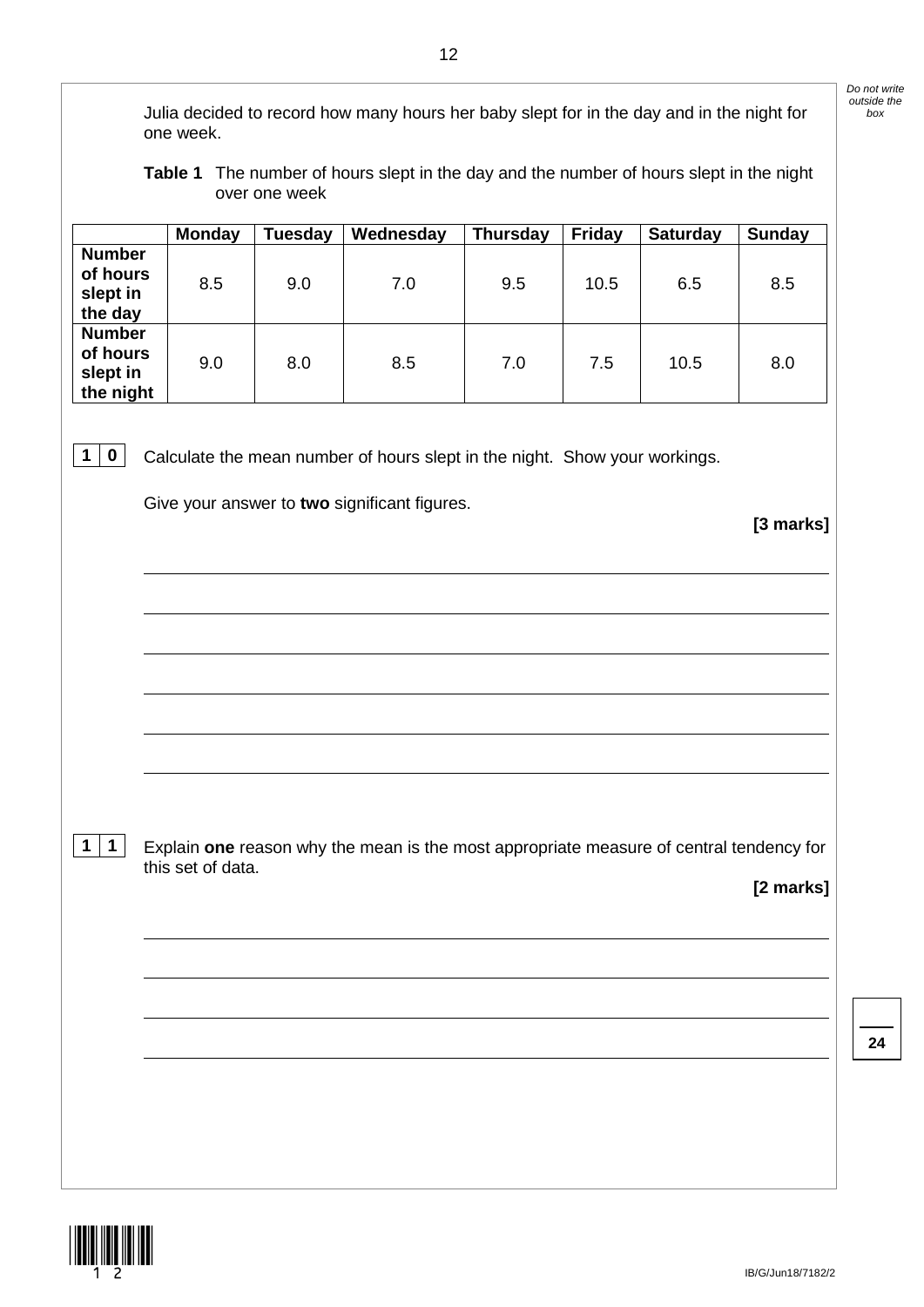

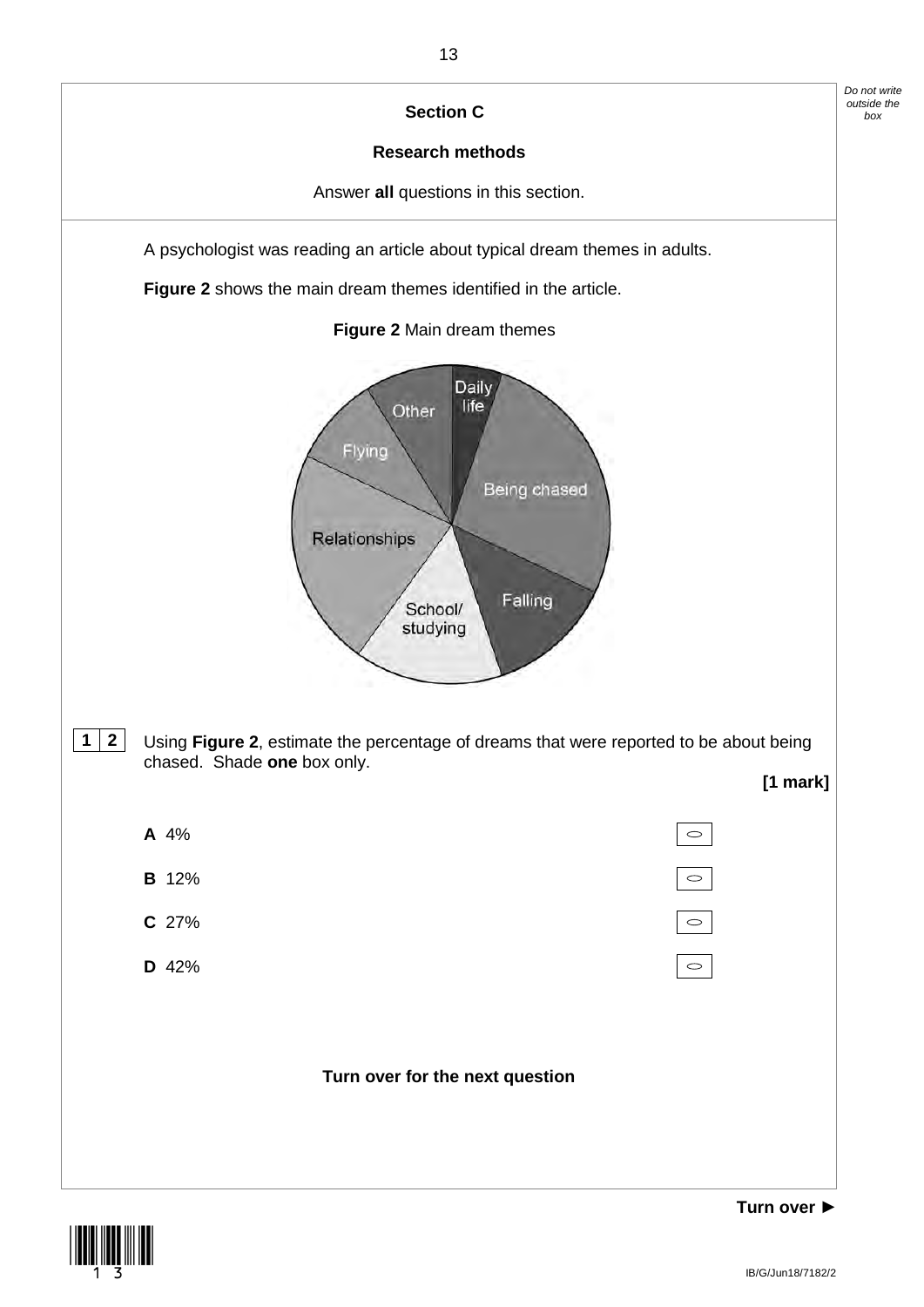|              | The psychologist was interested in finding out whether dream themes differed between<br>males and females, particularly in terms of social interaction. She decided to conduct a<br>pilot study. Twenty undergraduate students (8 male and 12 female) volunteered for the<br>study. For a six-week period the students were interviewed at 9 am each morning when<br>they arrived at university. Interviewers, who did not know the purpose of the study, carried<br>out and recorded the dream interviews. | Do not write<br>outside the<br>box |
|--------------|-------------------------------------------------------------------------------------------------------------------------------------------------------------------------------------------------------------------------------------------------------------------------------------------------------------------------------------------------------------------------------------------------------------------------------------------------------------------------------------------------------------|------------------------------------|
| $\mathbf{3}$ | What is meant by a pilot study? Explain one possible reason why the psychologist<br>decided to conduct a pilot study for this investigation.<br>[3 marks]                                                                                                                                                                                                                                                                                                                                                   |                                    |
|              |                                                                                                                                                                                                                                                                                                                                                                                                                                                                                                             |                                    |
|              | Extra space                                                                                                                                                                                                                                                                                                                                                                                                                                                                                                 |                                    |
| 4            | The interviews produced qualitative data.                                                                                                                                                                                                                                                                                                                                                                                                                                                                   |                                    |
|              | What is meant by qualitative data? Give one strength of collecting qualitative data in this<br>study.<br>[2 marks]                                                                                                                                                                                                                                                                                                                                                                                          |                                    |
|              |                                                                                                                                                                                                                                                                                                                                                                                                                                                                                                             |                                    |
|              | Extra space<br><u>and the control of the control of the control of the control of the control of the control of the control of</u>                                                                                                                                                                                                                                                                                                                                                                          |                                    |
|              |                                                                                                                                                                                                                                                                                                                                                                                                                                                                                                             |                                    |

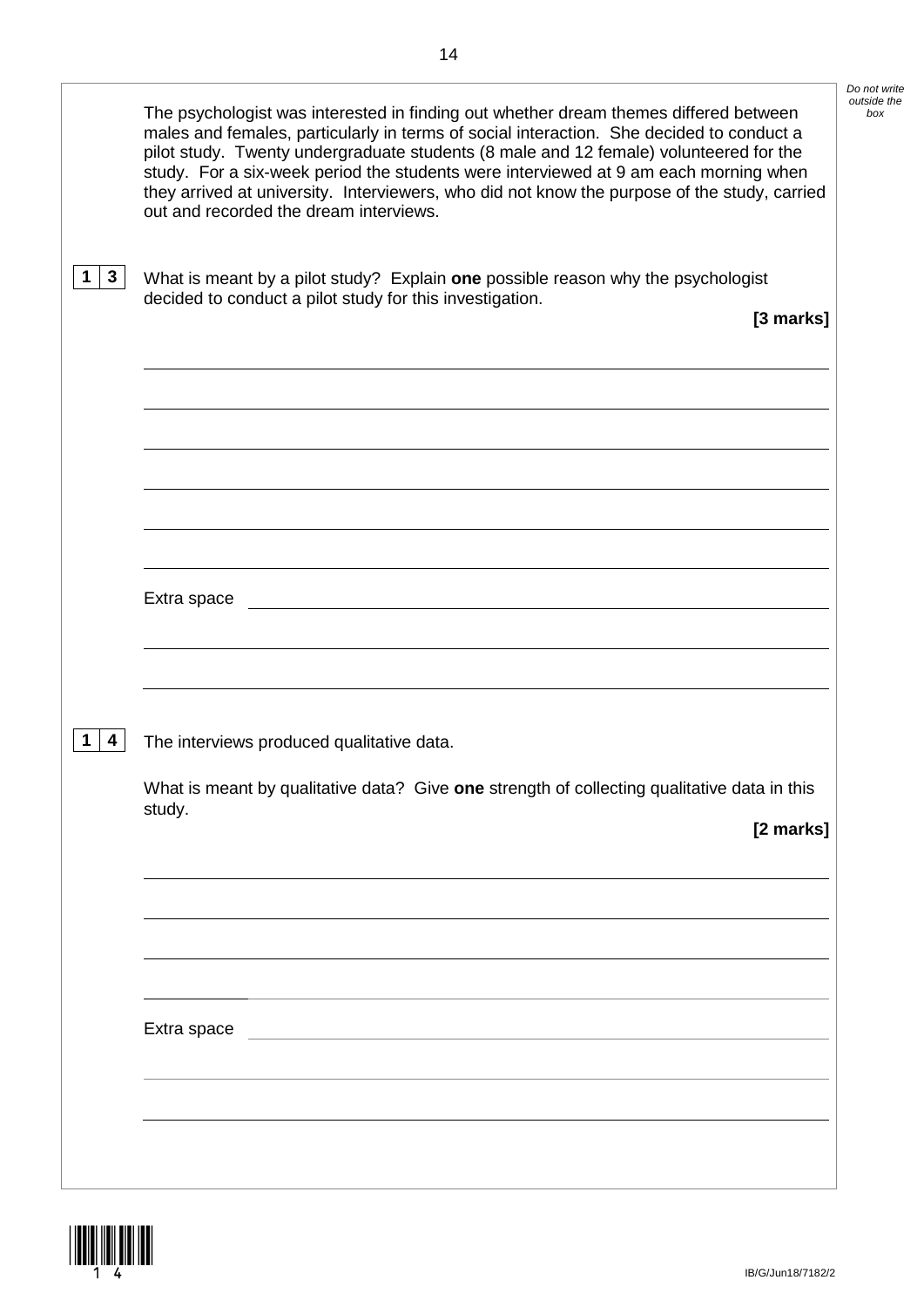| during the dream interviews.<br>[3 marks]                                                                               |
|-------------------------------------------------------------------------------------------------------------------------|
|                                                                                                                         |
|                                                                                                                         |
|                                                                                                                         |
|                                                                                                                         |
|                                                                                                                         |
|                                                                                                                         |
|                                                                                                                         |
|                                                                                                                         |
| Extra space<br><u> 1980 - Johann Barbara, martxa alemaniar amerikan a</u>                                               |
|                                                                                                                         |
|                                                                                                                         |
| Another researcher, who did not know the purpose of the study, carried out a content<br>analysis of the interview data. |
|                                                                                                                         |
| Explain how this content analysis could have been conducted.<br>[4 marks]                                               |
|                                                                                                                         |
|                                                                                                                         |
|                                                                                                                         |
|                                                                                                                         |
|                                                                                                                         |
|                                                                                                                         |
|                                                                                                                         |
|                                                                                                                         |
|                                                                                                                         |
|                                                                                                                         |
| Extra space                                                                                                             |
|                                                                                                                         |
|                                                                                                                         |
|                                                                                                                         |
|                                                                                                                         |
|                                                                                                                         |



*Do not write outside the*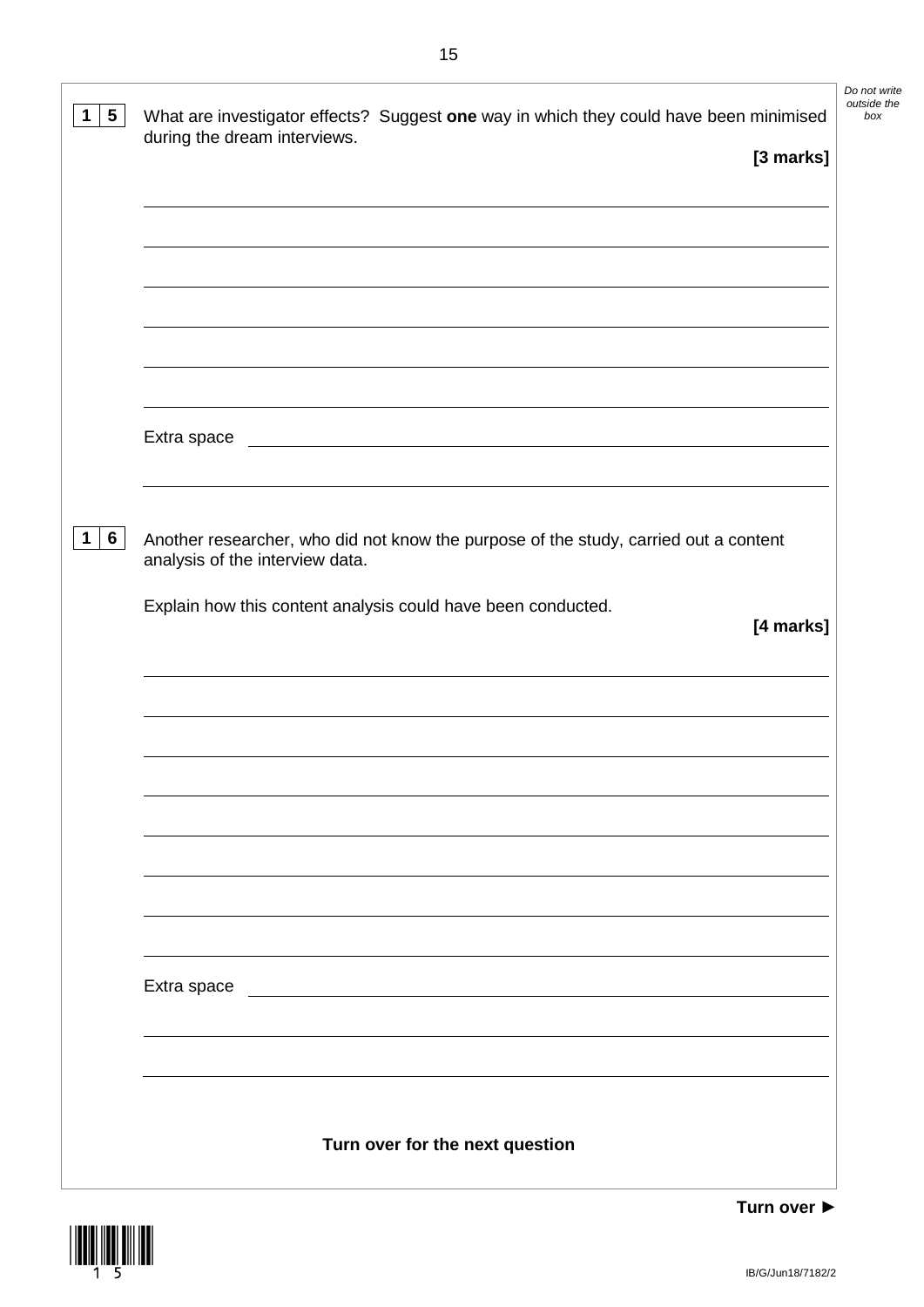|             |                   |                     |                                                                                                                                                                                         | [4 marks] |
|-------------|-------------------|---------------------|-----------------------------------------------------------------------------------------------------------------------------------------------------------------------------------------|-----------|
|             |                   |                     |                                                                                                                                                                                         |           |
|             |                   |                     |                                                                                                                                                                                         |           |
|             |                   |                     |                                                                                                                                                                                         |           |
|             |                   |                     |                                                                                                                                                                                         |           |
|             |                   |                     |                                                                                                                                                                                         |           |
|             |                   |                     |                                                                                                                                                                                         |           |
|             |                   |                     |                                                                                                                                                                                         |           |
|             |                   |                     |                                                                                                                                                                                         |           |
| Extra space |                   |                     |                                                                                                                                                                                         |           |
|             |                   |                     | <u> 1980 - John Stein, Amerikaansk politiker (</u>                                                                                                                                      |           |
| Table 2.    |                   |                     | When comparing the data for males and females, the psychologist found that there was a<br>difference in the proportion of friendly and aggressive social interactions. This is shown in |           |
|             | males and females |                     | Table 2 Percentage of friendly and aggressive social interactions in dreams reported by                                                                                                 |           |
|             | <b>Friendly</b>   | <b>Males</b><br>40% | <b>Females</b><br>56%                                                                                                                                                                   |           |



*Do not write outside the*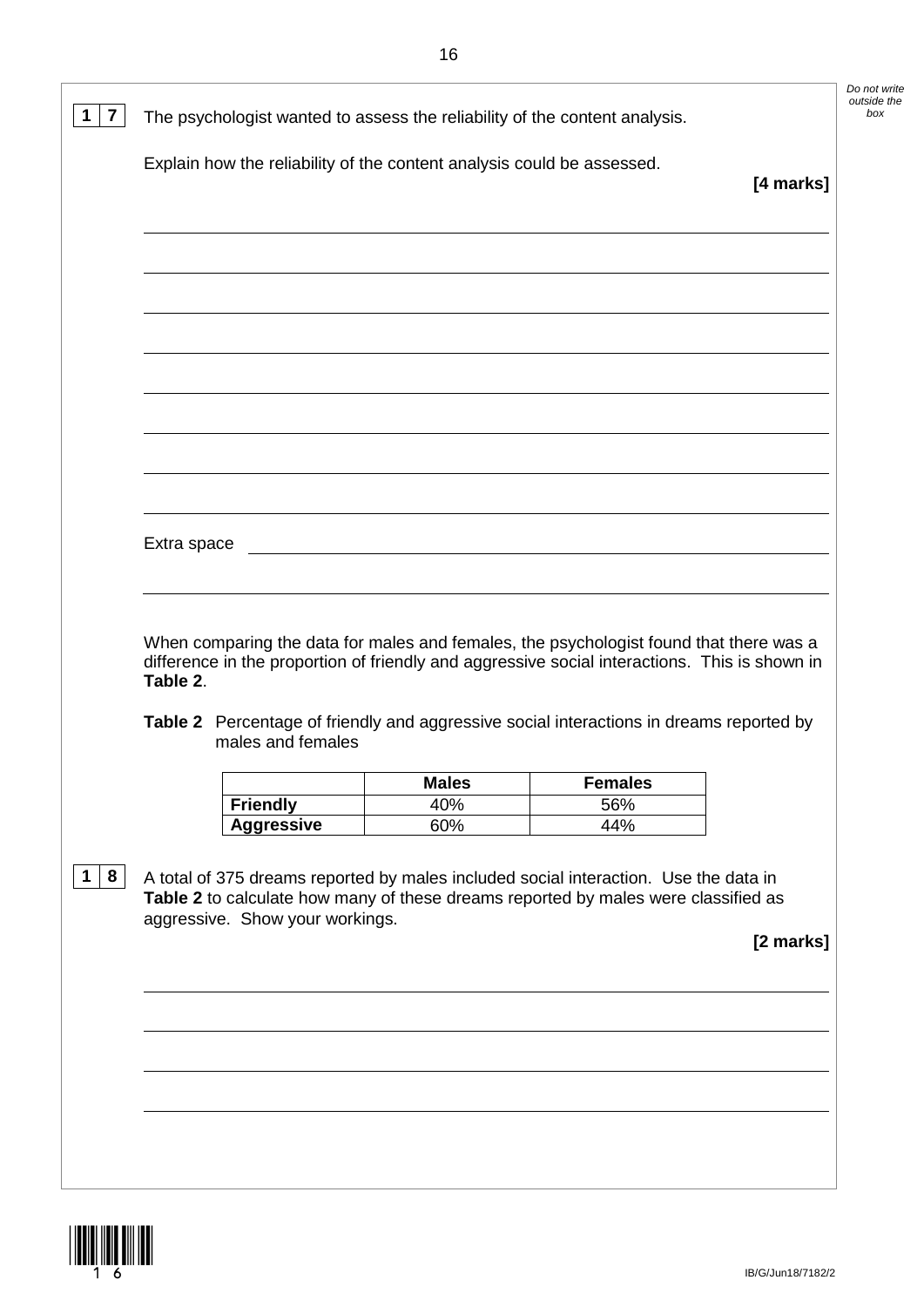

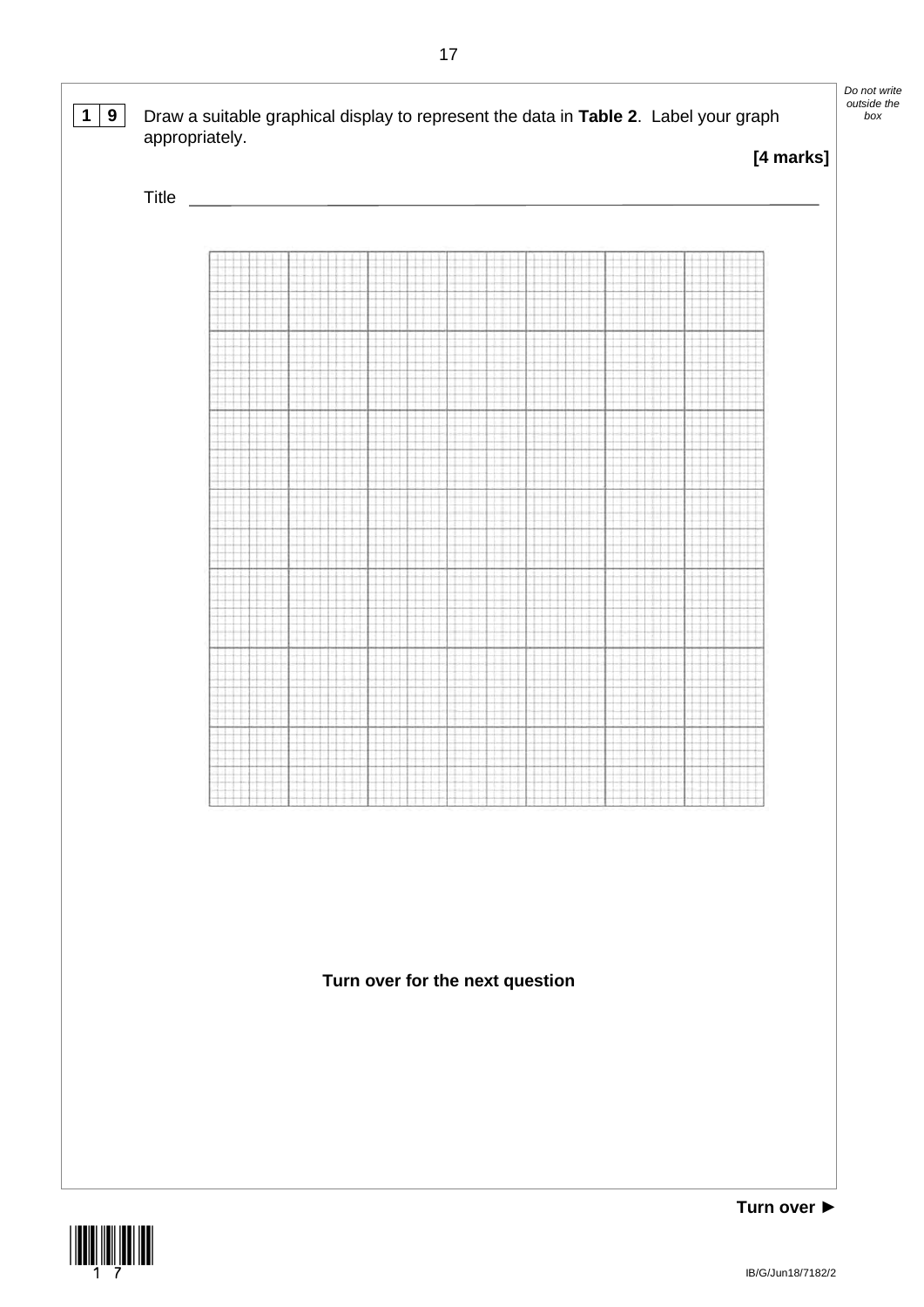|                             | The psychologist decided to conduct an experiment to investigate the effect of watching<br>horror films before going to bed.                                                                                                                                                                                           | Do not write<br>outside the<br>box |
|-----------------------------|------------------------------------------------------------------------------------------------------------------------------------------------------------------------------------------------------------------------------------------------------------------------------------------------------------------------|------------------------------------|
|                             | A volunteer sample of 50 university students consented to take part in the experiment.                                                                                                                                                                                                                                 |                                    |
|                             | The 50 students were randomly split into two groups. Group 1 watched a horror film<br>before going to bed each night for the first week then a romantic comedy before going to<br>bed each night for the second week. Group 2 watched the romantic comedy in the first<br>week and the horror film in the second week. |                                    |
|                             | When the students woke up each morning, each student received a text message that<br>asked if they had had a nightmare during the night. They could respond 'yes' or 'no'.                                                                                                                                             |                                    |
| $\mathbf{2}$<br>$\mathbf 0$ | Write a brief consent form that would have been suitable for use in this experiment.                                                                                                                                                                                                                                   |                                    |
|                             | The consent form should:                                                                                                                                                                                                                                                                                               |                                    |
|                             | include some detail of what participants might expect to happen<br>٠<br>refer to ethical issues<br>$\bullet$                                                                                                                                                                                                           |                                    |
|                             | be in an appropriate format/style.<br>$\bullet$<br>[6 marks]                                                                                                                                                                                                                                                           |                                    |
|                             |                                                                                                                                                                                                                                                                                                                        |                                    |
|                             |                                                                                                                                                                                                                                                                                                                        |                                    |
|                             |                                                                                                                                                                                                                                                                                                                        |                                    |
|                             |                                                                                                                                                                                                                                                                                                                        |                                    |
|                             |                                                                                                                                                                                                                                                                                                                        |                                    |
|                             |                                                                                                                                                                                                                                                                                                                        |                                    |
|                             |                                                                                                                                                                                                                                                                                                                        |                                    |
|                             |                                                                                                                                                                                                                                                                                                                        |                                    |
|                             |                                                                                                                                                                                                                                                                                                                        |                                    |
|                             |                                                                                                                                                                                                                                                                                                                        |                                    |
|                             |                                                                                                                                                                                                                                                                                                                        |                                    |
|                             | Extra space                                                                                                                                                                                                                                                                                                            |                                    |
|                             |                                                                                                                                                                                                                                                                                                                        |                                    |
|                             |                                                                                                                                                                                                                                                                                                                        |                                    |
|                             |                                                                                                                                                                                                                                                                                                                        |                                    |
|                             |                                                                                                                                                                                                                                                                                                                        |                                    |
|                             |                                                                                                                                                                                                                                                                                                                        |                                    |
|                             |                                                                                                                                                                                                                                                                                                                        |                                    |
|                             |                                                                                                                                                                                                                                                                                                                        |                                    |
|                             |                                                                                                                                                                                                                                                                                                                        |                                    |

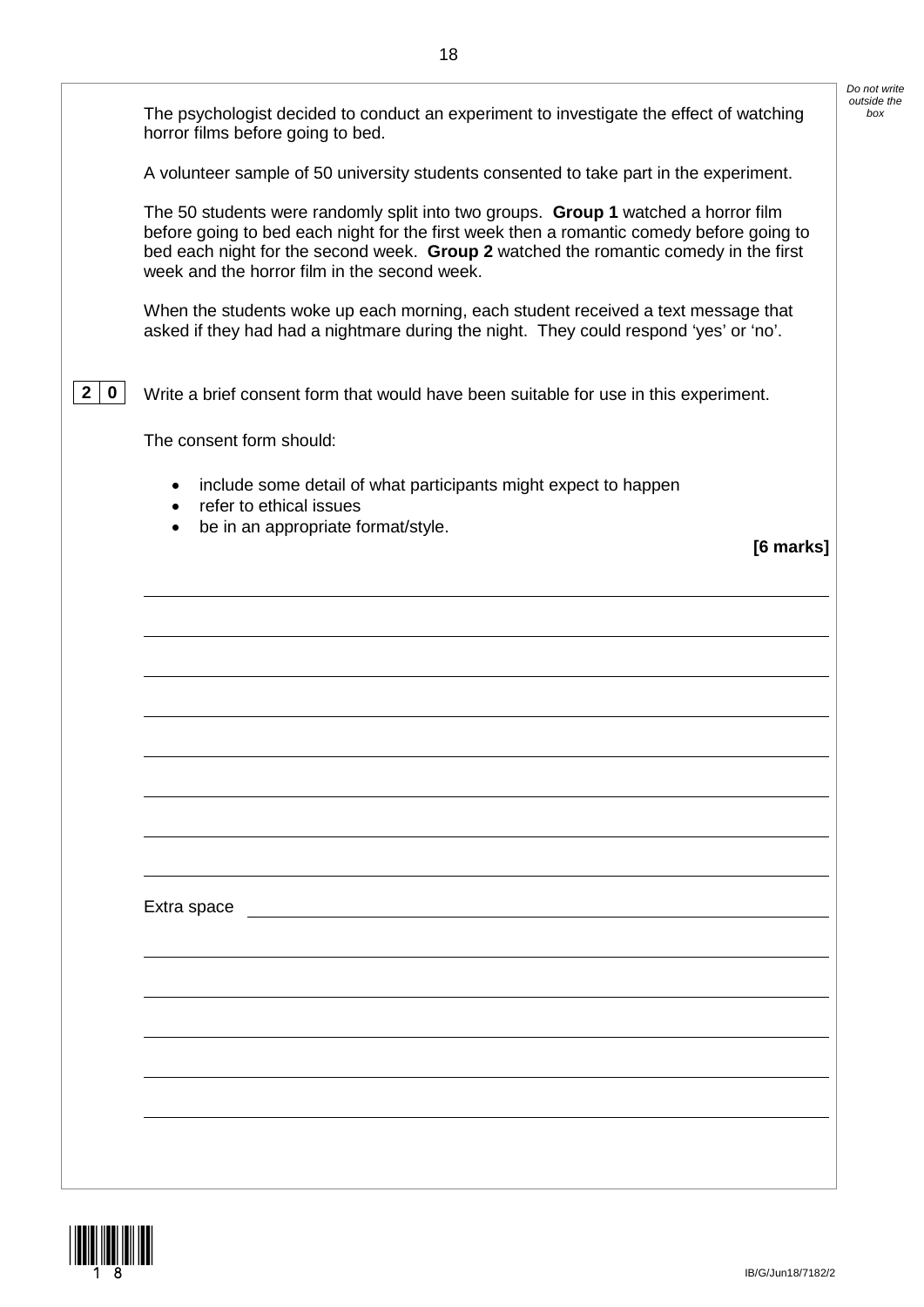| $\mathbf{2}$<br>$\mathbf 1$    | The psychologist proposed a directional hypothesis.                          |           | Do not write<br>outside the<br>box |
|--------------------------------|------------------------------------------------------------------------------|-----------|------------------------------------|
|                                | Write a directional hypothesis for this experiment.                          |           |                                    |
|                                |                                                                              | [3 marks] |                                    |
|                                |                                                                              |           |                                    |
|                                |                                                                              |           |                                    |
|                                |                                                                              |           |                                    |
|                                |                                                                              |           |                                    |
|                                |                                                                              |           |                                    |
|                                |                                                                              |           |                                    |
| $\mathbf{2}$<br>$\overline{2}$ | The psychologist used a repeated measures design in this experiment.         |           |                                    |
|                                | Explain why it was important to use a repeated measures design in this case. | [2 marks] |                                    |
|                                |                                                                              |           |                                    |
|                                |                                                                              |           |                                    |
|                                |                                                                              |           |                                    |
|                                |                                                                              |           |                                    |
|                                |                                                                              |           |                                    |
| $\mathbf{2}$<br>$\mathbf{3}$   | The psychologist used counterbalancing in this experiment.                   |           |                                    |
|                                | Explain why it was appropriate to use counterbalancing in this experiment.   | [2 marks] |                                    |
|                                |                                                                              |           |                                    |
|                                |                                                                              |           |                                    |
|                                |                                                                              |           |                                    |
|                                |                                                                              |           |                                    |
|                                |                                                                              |           |                                    |
|                                | Turn over for the next question                                              |           |                                    |
|                                |                                                                              |           |                                    |



IB/G/Jun18/7182/2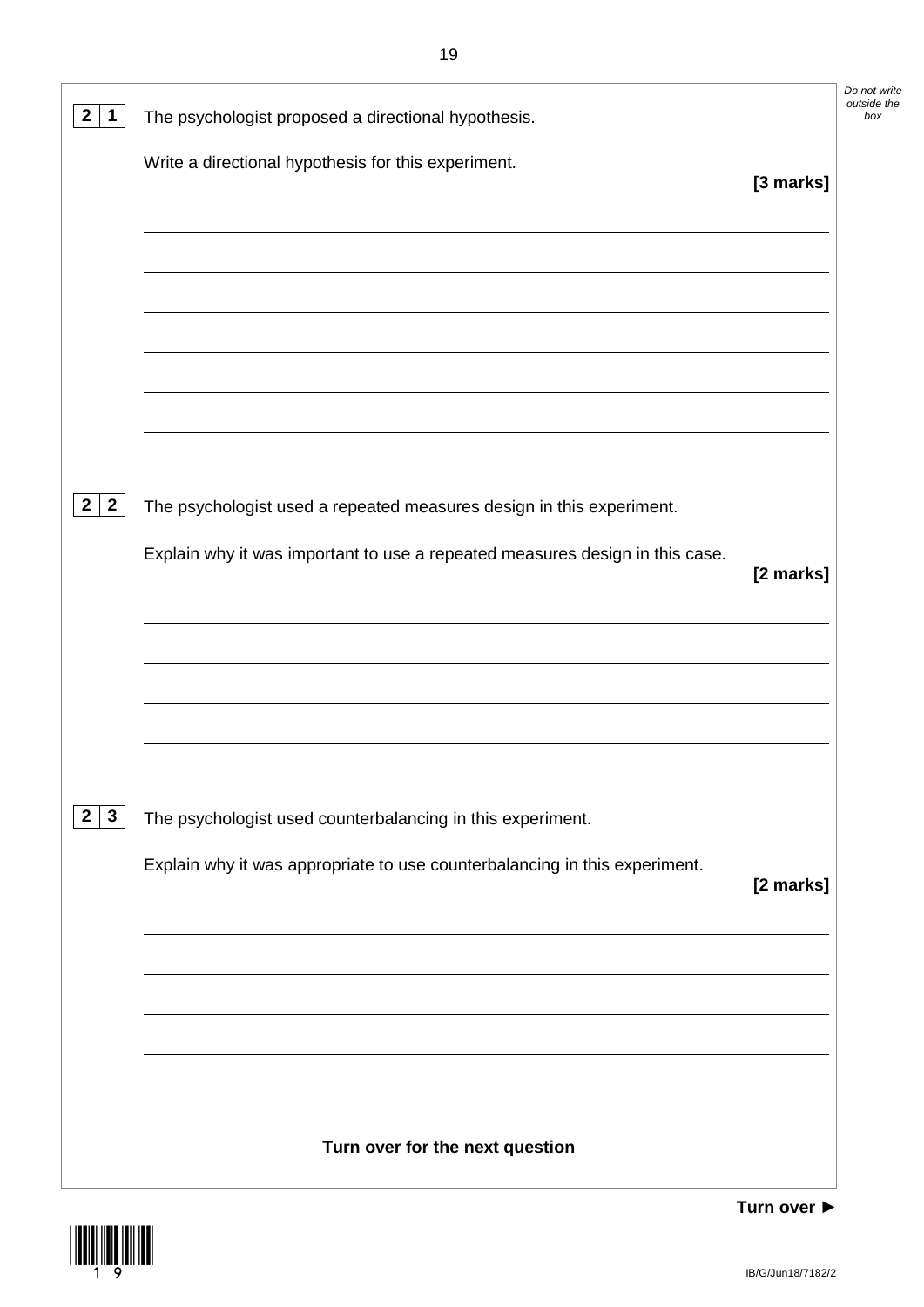*Do not write outside the*  **2 4** Explain how the psychologist could have randomly split the sample of 50 students into the two groups. **[3 marks]** The psychologist collated the responses of all the participants over the two-week period and calculated the mean and standard deviation for each condition. **Table 3** Mean number of nightmares reported and the standard deviation for each condition **Mean number of nightmares in 7 days Standard deviation Horror films** 2.18 2.18 1.48<br> **Romantic comedies** 0.30 0.61 **Romantic comedies 2 5** What do the mean **and** standard deviation values in **Table 3** suggest about the effect of the type of film watched on the occurrence of nightmares? Justify your answer. **[4 marks]**

Extra space

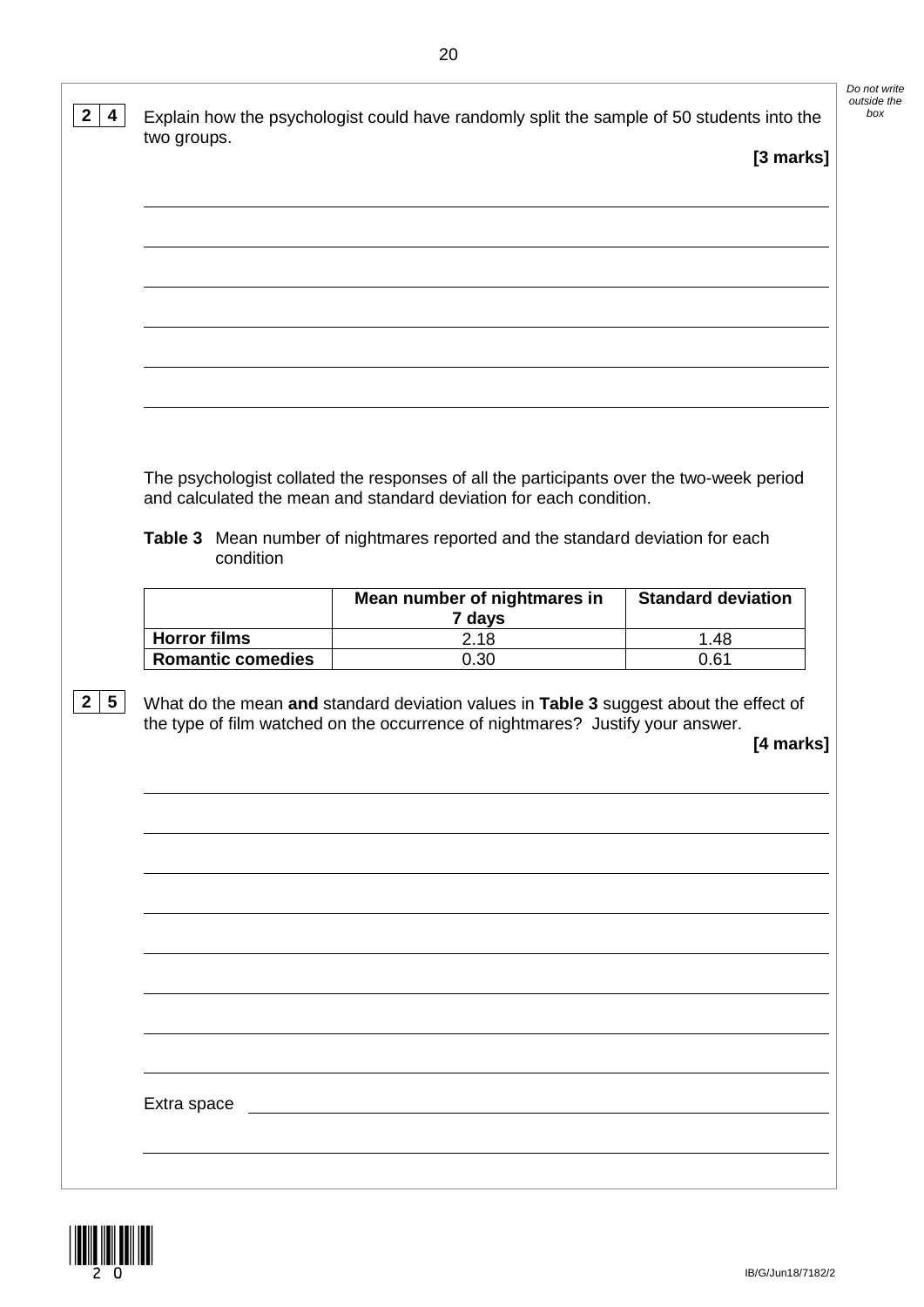| 2 <sup>1</sup><br>$6\phantom{1}$ | The psychologist found that the difference in the number of nightmares reported in the two<br>conditions was significant at p<0.05. |
|----------------------------------|-------------------------------------------------------------------------------------------------------------------------------------|
|                                  | Explain what is meant by 'significant at $p<0.05$ ' in the context of this experiment.<br>[2 marks]                                 |
|                                  |                                                                                                                                     |
|                                  |                                                                                                                                     |
|                                  |                                                                                                                                     |
|                                  | Extra space<br><u> 1989 - Johann Barn, mars eta bainar eta baina eta baina eta baina eta baina eta baina eta baina eta baina e</u>  |
|                                  |                                                                                                                                     |
| $\overline{7}$<br>$\mathbf{2}$   | The psychologist was concerned about the validity of the experiment.                                                                |
|                                  | Suggest one possible modification to the design of the experiment and explain how this<br>might improve validity.                   |
|                                  | [3 marks]                                                                                                                           |
|                                  |                                                                                                                                     |
|                                  |                                                                                                                                     |
|                                  |                                                                                                                                     |
|                                  |                                                                                                                                     |
|                                  |                                                                                                                                     |
|                                  |                                                                                                                                     |
|                                  |                                                                                                                                     |
|                                  | <b>END OF QUESTIONS</b>                                                                                                             |

 $\begin{CD} \mathop{\rm Im}\nolimits_{2} \mathop{\rm Im}\nolimits_{1} \end{CD}$ 

**48**

*Do not write outside the box*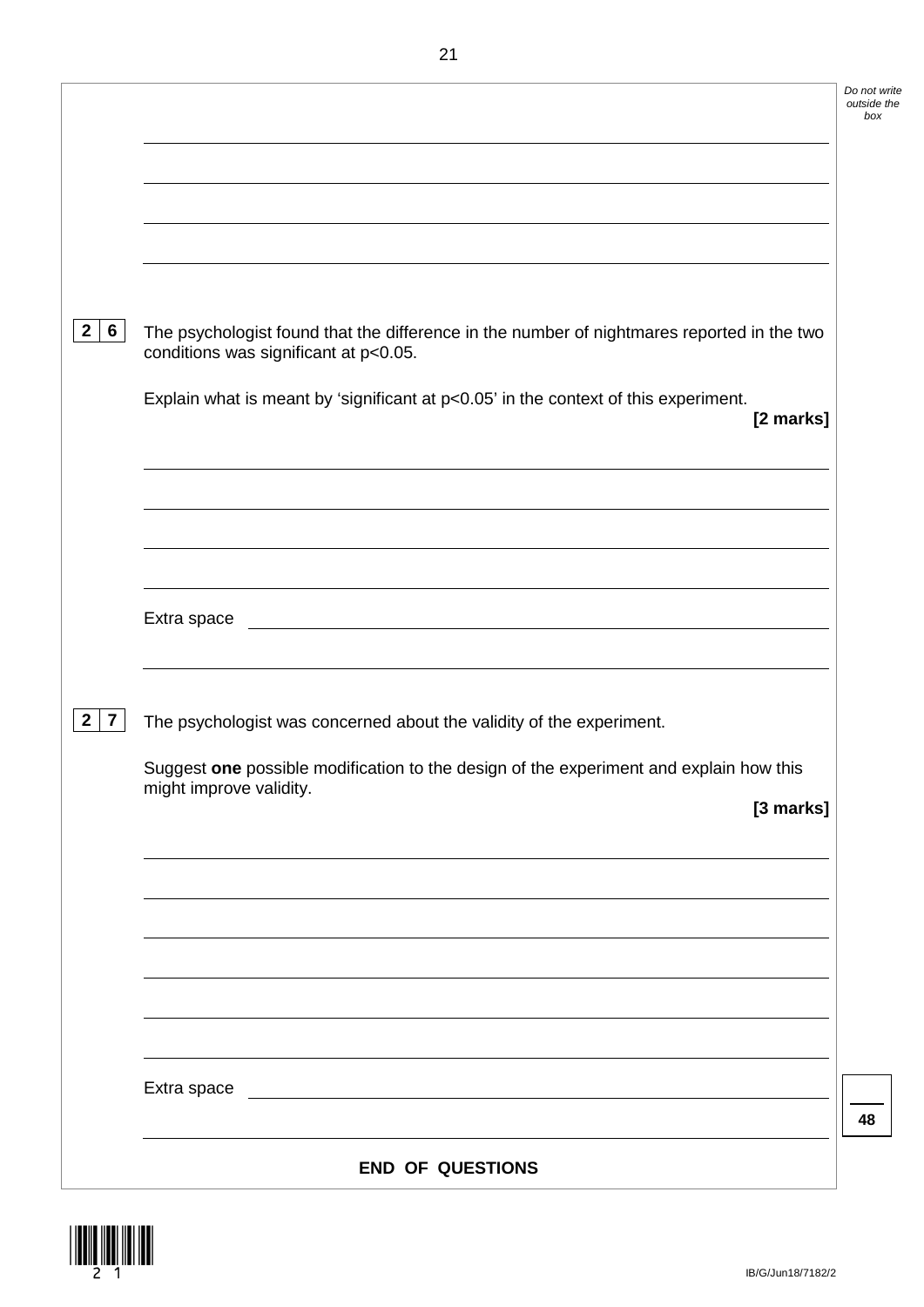

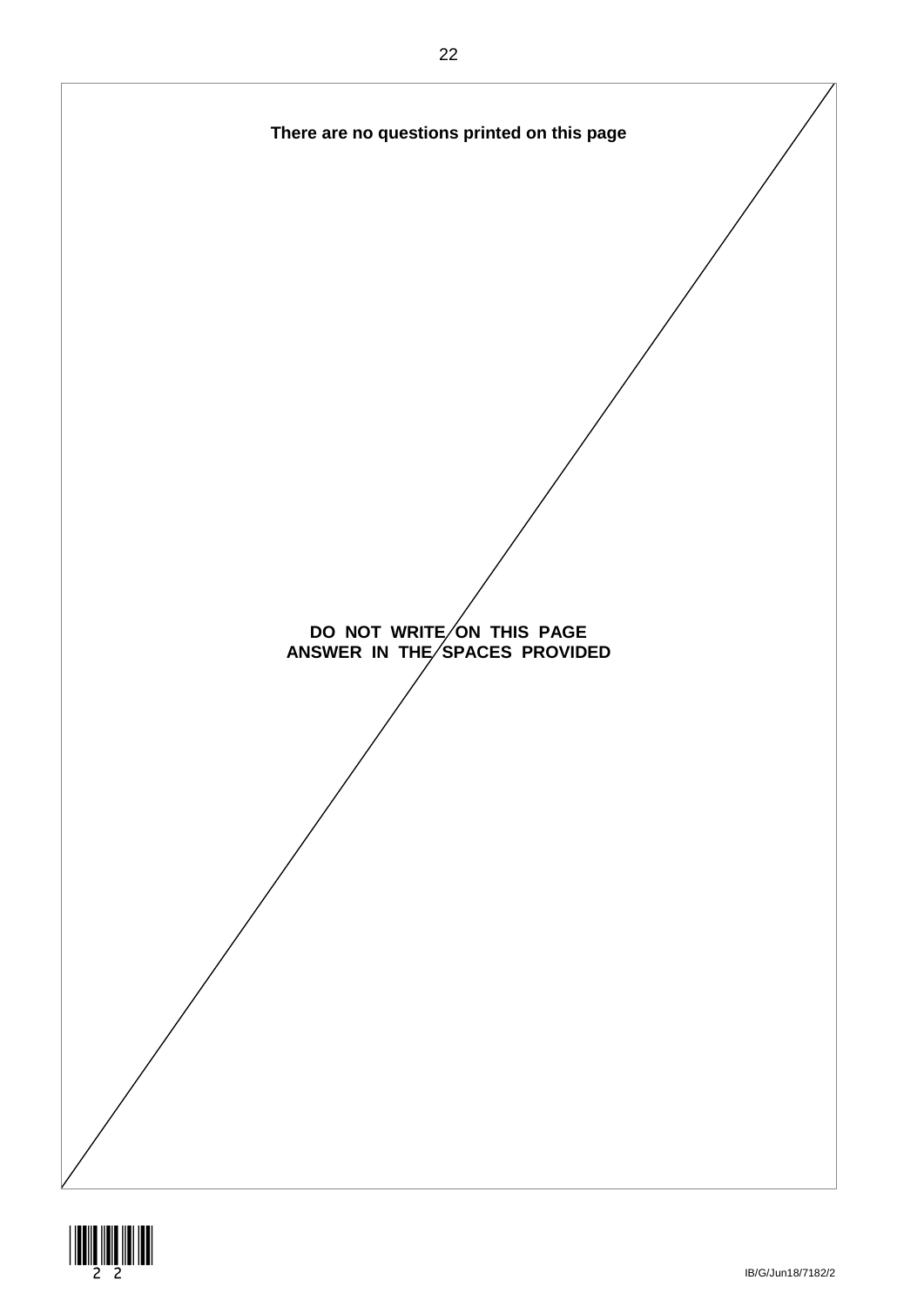